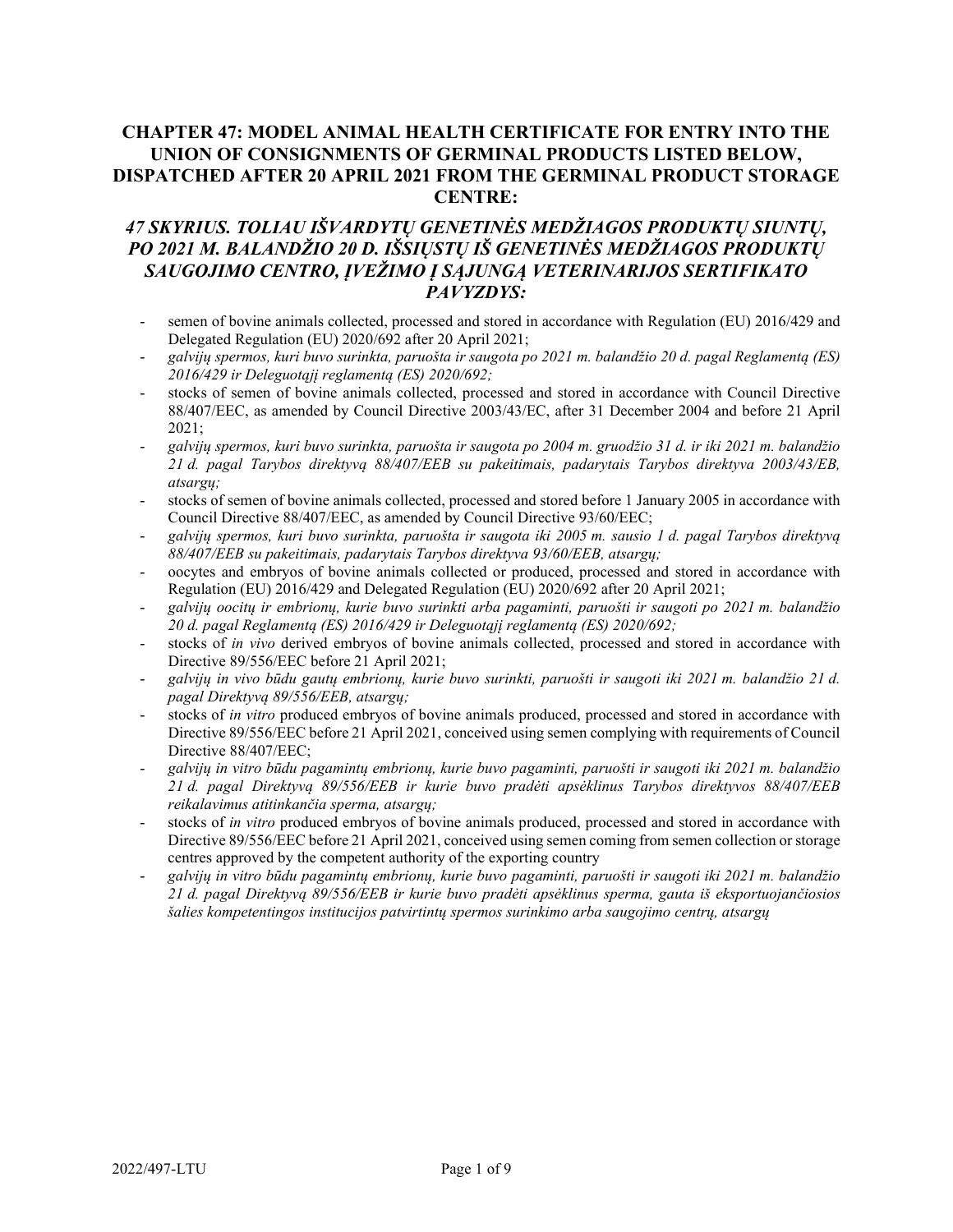# **(MODEL 'BOV-GP-STORAGE-ENTRY') /** *(BOV-GP-STORAGE-ENTRY PAVYZDYS)*

|                                                                  |      | <b>COUNTRY / ŠALIS UNITED STATES</b>                                                            |                                                          |                        |                                                                                     | Animal health certificate to the EU<br>Ivežimo į ES veterinarijos sertifikatas |
|------------------------------------------------------------------|------|-------------------------------------------------------------------------------------------------|----------------------------------------------------------|------------------------|-------------------------------------------------------------------------------------|--------------------------------------------------------------------------------|
|                                                                  | I.1  | <b>Consignor/Exporter</b><br>Siuntėjas /<br>eksportuotojas                                      |                                                          | I.2                    | Certificate reference<br>Sertifikato numeris                                        | <b>IMSOC</b> reference<br>I.2a<br><b>IMSOC</b> numeris                         |
|                                                                  |      | Name<br>Pavadinimas                                                                             |                                                          |                        |                                                                                     |                                                                                |
|                                                                  |      | Address<br>Adresas                                                                              |                                                          | I.3                    | <b>Central Competent Authority</b><br>Centrinė kompetentinga<br>institucija         | <b>QR CODE</b><br>QR KODAS                                                     |
|                                                                  |      | Country<br>Šalis                                                                                | ISO country code<br>Šalies ISO kodas                     | I.4                    | <b>Local Competent Authority</b><br>Vietos kompetentinga institucija                |                                                                                |
|                                                                  | I.5  | <b>Consignee/Importer</b><br>Gavėjas/<br><i>importuotojas</i>                                   |                                                          | I.6                    | Operator responsible for the consignment<br>Už siuntą atsakingas veiklos vykdytojas |                                                                                |
|                                                                  |      | Name<br>Pavadinimas<br>Address                                                                  |                                                          |                        | Name<br>Pavadinimas<br>Address                                                      |                                                                                |
|                                                                  |      | Adresas<br>Country<br>Šalis                                                                     | ISO country code<br>Šalies ISO kodas                     |                        | Adresas<br>Country<br>Šalis                                                         | ISO country code<br>Šalies ISO kodas                                           |
|                                                                  | I.7  | <b>Country of origin</b><br>Kilmės šalis                                                        | ISO country code<br>Šalies ISO kodas                     | I.9                    | <b>Country of destination</b><br>Paskirties šalis                                   | ISO country code<br>Šalies ISO kodas                                           |
|                                                                  | I.8  | Region of origin                                                                                | Code                                                     | I.10                   | <b>Region of destination</b>                                                        | Code                                                                           |
|                                                                  | I.11 | Kilmės regionas<br>Place of dispatch                                                            | Šalies ISO kodas                                         | I.12                   | Paskirties regionas<br><b>Place of destination</b>                                  | Kodas                                                                          |
| Part I: Description of consignment I dalis. Siuntos apibudinimas |      | Išsiuntimo vieta<br>Name<br>Pavadinimas<br>Nr.<br>Address                                       | Registration/Approval No<br>Registracijos / patvirtinimo |                        | Paskirties vieta<br>Name<br>Pavadinimas<br>Address                                  | Registration/Approval No<br>Registracijos / patvirtinimo<br>Nr                 |
|                                                                  |      | Adresas                                                                                         |                                                          |                        | Adresas                                                                             |                                                                                |
|                                                                  |      | Country<br>Šalis                                                                                | ISO country code<br>Šalies ISO kodas                     |                        | Country<br>Šalis                                                                    | ISO country code<br>Šalies ISO kodas                                           |
|                                                                  | I.13 | <b>Place of loading</b><br>Pakrovimo vieta                                                      |                                                          | I.14                   | Date and time of departure<br>Išvežimo data ir laikas                               |                                                                                |
|                                                                  | I.15 | <b>Means of transport</b><br>Transporto priemonė                                                |                                                          | I.16                   | <b>Entry Border Control Post</b><br>Įvežimo pasienio kontrolės postas               |                                                                                |
|                                                                  |      | $\Box$ Vessel<br>$\Box$ Aircraft<br>DOrlavi <sub>S</sub><br><b>DLaivas</b>                      |                                                          | I.17                   | <b>Accompanying documents</b><br>Lydimieji dokumentai                               |                                                                                |
|                                                                  |      | □ Railway<br>□ Road vehicle<br>$\Box$ Geležinkelio<br>vagonas                                   | $\Box$ Kelių transporto priemonė                         |                        | Type<br>Tipas                                                                       | Code<br>Kodas                                                                  |
|                                                                  |      | Identification<br>Identifikacija                                                                |                                                          |                        | Country<br>Šalis<br>Commercial document reference                                   | ISO country code<br>Šalies ISO kodas                                           |
|                                                                  | I.18 | <b>Transport conditions</b><br>Vežimo sąlygos                                                   | □ Ambient<br>Aplinkos                                    |                        | Prekybos dokumento Nr<br>$\sqcap$ Chilled<br>Atšaldyta                              | $\Box$ Frozen<br>Užšaldyta                                                     |
|                                                                  | I.19 | Container number/Seal number<br>Konteinerio / plombos numeris<br>Container No<br>Konteinerio Nr |                                                          | Seal No<br>Plombos Nr. |                                                                                     |                                                                                |
|                                                                  | I.20 | Certified as or for<br>Sertifikato pobūdis arba gyvūno paskirtis                                |                                                          |                        |                                                                                     |                                                                                |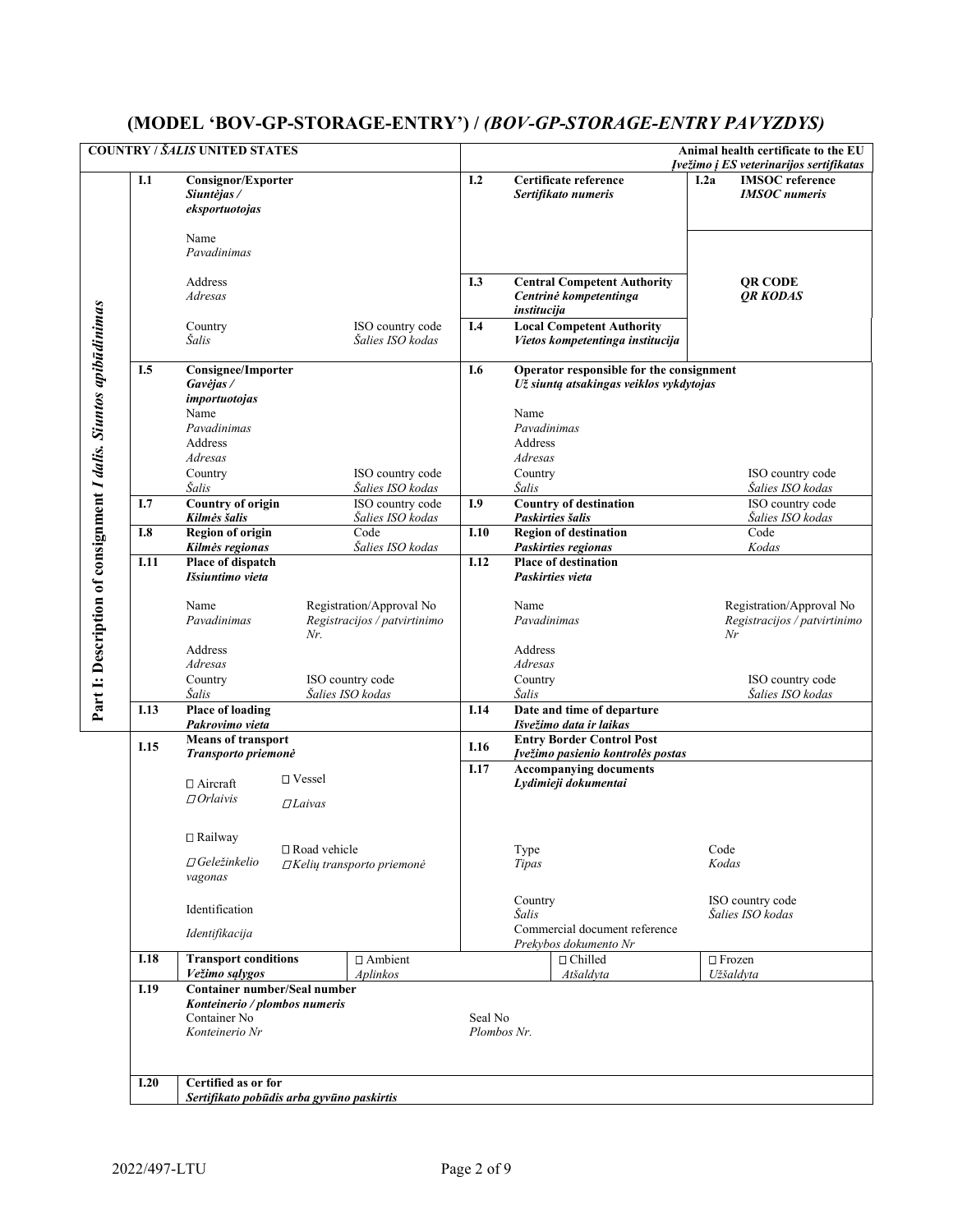|      | $\Box$ Germinal products <i>Genetines medžiagos produktai</i> |                                      |      |                                             |
|------|---------------------------------------------------------------|--------------------------------------|------|---------------------------------------------|
| I.21 | $\Box$ For transit<br>$\Box V$ ežti tranzitu                  |                                      | I.22 | $\Box$ For internal market<br>Vidaus rinkai |
|      | Third country<br>Trečioji šalis                               | ISO country code<br>Šalies ISO kodas | I.23 |                                             |

| I.24                                 | <b>Total number of packages</b><br>Bendras pakuočių skaičius |                                                                                                                                                                                            | I.25 | <b>Total quantity</b><br><b>Bendras kiekis</b>   | I.26                                                                                                             |                                       |
|--------------------------------------|--------------------------------------------------------------|--------------------------------------------------------------------------------------------------------------------------------------------------------------------------------------------|------|--------------------------------------------------|------------------------------------------------------------------------------------------------------------------|---------------------------------------|
| I.27                                 | <b>Description of consignment</b><br>Siuntos apibūdinimas    |                                                                                                                                                                                            |      |                                                  |                                                                                                                  |                                       |
| CN code<br>KN kodas<br>Type<br>Tipas | Species<br>Rūšys                                             | Subspecies/Category<br>Porūšis / kategorija<br>Approval or registration<br>number of<br>plant/establishment/centre<br>Imonės / ūkio / centro<br>patvirtinimo arba<br>registracijos numeris |      | Identification<br>mark<br>Atpažinties<br>ženklas | Identification number<br>Identifikacinis numeris<br>Date of collection/production<br>Surinkimo / pagaminimo data | Quantity<br>Kiekis<br>Test<br>Tyrimas |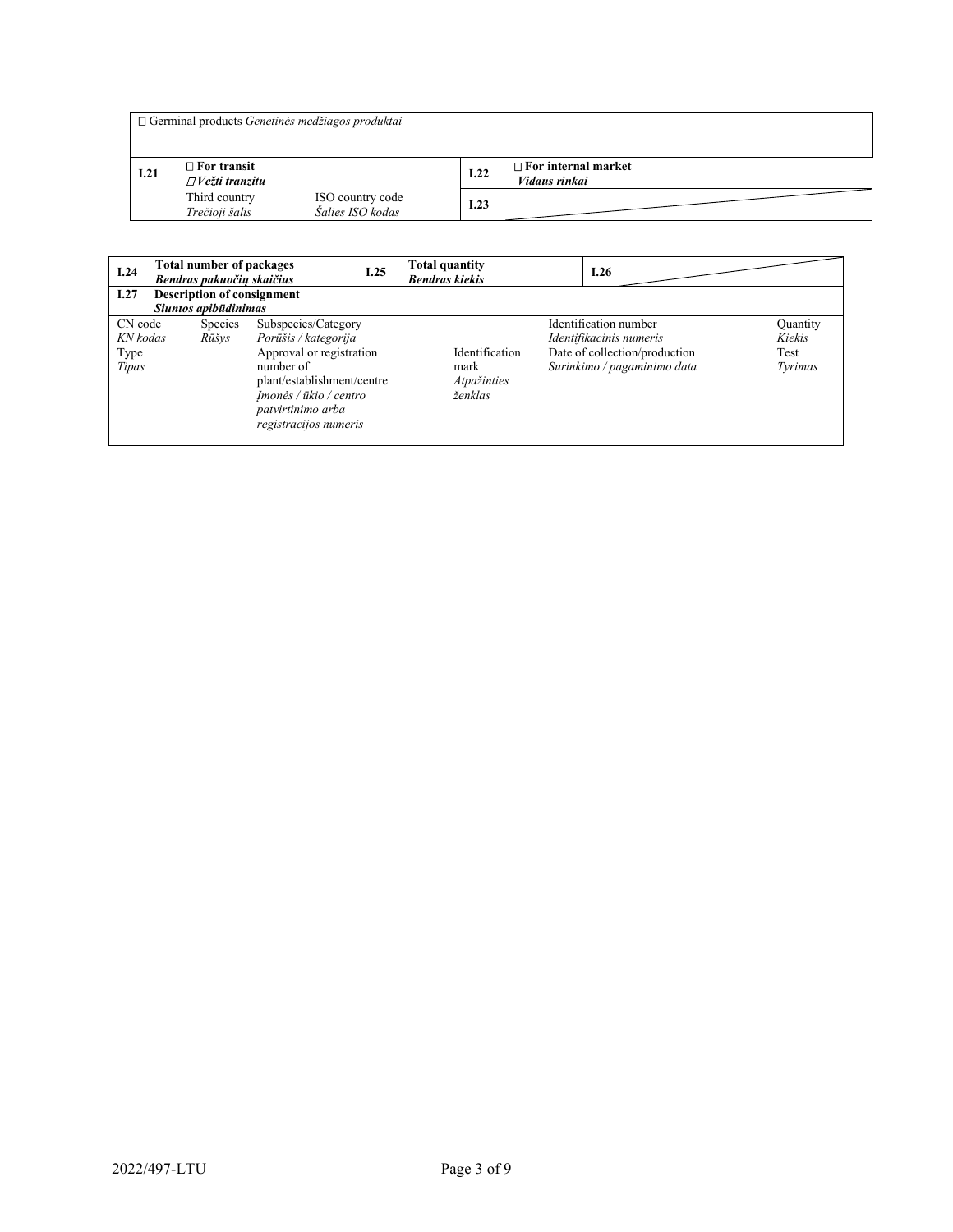|                                                 |       | II. Health information<br>Informacija apie sveikumą |                                                                                                                                                                                                                                                                                                                                                                                                                                                                                                                                                                       | II.a | Certificate reference<br>Sertifikato numeris | II.b | <b>IMSOC</b> reference<br><b>IMSOC</b> numeris                                                 |
|-------------------------------------------------|-------|-----------------------------------------------------|-----------------------------------------------------------------------------------------------------------------------------------------------------------------------------------------------------------------------------------------------------------------------------------------------------------------------------------------------------------------------------------------------------------------------------------------------------------------------------------------------------------------------------------------------------------------------|------|----------------------------------------------|------|------------------------------------------------------------------------------------------------|
|                                                 |       |                                                     | I, the undersigned official veterinarian, hereby certify that:                                                                                                                                                                                                                                                                                                                                                                                                                                                                                                        |      |                                              |      |                                                                                                |
|                                                 | II.1. | was/were stored:                                    | Aš, toliau pasirašęs valstybinis veterinarijos gydytojas, patvirtinu, kad<br>The germinal product storage centre <sup>(1)</sup> described in Box I.11. at which the semen <sup>(2)</sup> / oocytes <sup>(2)</sup> / in vivo derived<br>embryos <sup>(2)</sup> / in vitro produced embryos <sup>(2)</sup> micromanipulated embryos <sup>(2)</sup> to be exported to the European Union                                                                                                                                                                                 |      |                                              |      |                                                                                                |
|                                                 | H. I. |                                                     | I.11 langelyje nurodytas genetinės medžiagos produktų saugojimo centras <sup>(1)</sup> , kuriame buvo saugoma (-i)<br>eksportuoti į Europos Sąjungą skirta (-i) sperma <sup>(2)</sup> / oocitai <sup>(2)</sup> / in vivo būdu gauti embrionai <sup>(2)</sup> / in vitro būdu<br>pagaminti embrionai $^{(2)}$ / embrionai, su kuriais atliktos mikromanipuliacijos $^{(2)}$ :                                                                                                                                                                                          |      |                                              |      |                                                                                                |
|                                                 |       |                                                     | II.1.1. is located a third country, territory or zone thereof<br>II.1.1. yra trečiojoje šalyje, teritorijoje arba jos zonoje,                                                                                                                                                                                                                                                                                                                                                                                                                                         |      |                                              |      |                                                                                                |
|                                                 |       | II.1.1.1.                                           | authorised for entry into the Union of semen <sup>(2)</sup> / $\text{ocytes}^{(2)}$ / $\text{embryos}^{(2)}$ of bovine animals and listed<br>in Annex IX to Commission Implementing Regulation (EU) 2021/404;                                                                                                                                                                                                                                                                                                                                                         |      |                                              |      |                                                                                                |
|                                                 |       | II.1.1.1.                                           | iš kurios leidžiama įvežti į Sąjungą galvijų spermą <sup><math>(2)</math></sup> /oocitus <sup>(2)</sup> /embrionus <sup>(2)</sup> ir kuri yra įtraukta<br>į Komisijos įgyvendinimo reglamento (ES) 2021/404 IX priedą];                                                                                                                                                                                                                                                                                                                                               |      |                                              |      |                                                                                                |
|                                                 |       | <sup>(2)</sup> either [II.1.1.2.                    | where foot-and-mouth disease was not reported for a period of at least 24 months immediately<br>prior to collection <sup>(2)</sup> / production <sup>(2)</sup> of the semen <sup>(2)</sup> / oocytes <sup>(2)</sup> / embryos <sup>(2)</sup> and until its/their date<br>of dispatch;]                                                                                                                                                                                                                                                                                |      |                                              |      |                                                                                                |
|                                                 |       | <sup>(2)</sup> arba [II.1.1.2.                      | kurioje per ne mažiau kaip 24 mėnesius iki pat spermos <sup>(2)</sup> / oocity <sup>(2)</sup> / embriony <sup>(2)</sup> surinkimo <sup>(2)</sup> /<br>pagaminimo <sup>(2)</sup> ir iki jos (jų) išsiuntimo datos nebuvo pranešta apie snukio ir nagų ligą; [                                                                                                                                                                                                                                                                                                          |      |                                              |      |                                                                                                |
|                                                 |       | <sup>(2)</sup> or [II.1.1.2.                        | where foot-and-mouth disease was not reported for a period starting on the date <sup>(3)</sup><br>(insert date dd/mm/yyyy) immediately prior to collection <sup>(2)</sup> / production <sup>(2)</sup> of the semen <sup>(2)</sup> /<br>oocytes <sup>(2)</sup> / embryos <sup>(2)</sup> and until its/their date of dispatch;]                                                                                                                                                                                                                                         |      |                                              |      |                                                                                                |
|                                                 |       | (2) arba [II.1.1.2.                                 | oocity <sup>(2)</sup> /embriony <sup>(2)</sup> surinkimo <sup>(2)</sup> /pagaminimo <sup>(2)</sup> ir iki jos (jų) išsiuntimo datos nebuvo pranešta<br>apie snukio ir nagų ligą; ]                                                                                                                                                                                                                                                                                                                                                                                    |      |                                              |      | kurioje per laikotarpį nuo $^{(3)}$ (įrašyti datą mmmm mm dd) iki pat spermos <sup>(2)</sup> / |
| Part II: Certification II dalis. Sertifikavimas |       | II.1.1.3.                                           | where infection with rinderpest virus, infection with Rift Valley fever virus, contagious bovine<br>pleuropneumonia and lumpy skin disease were not reported for a period of at least 12 months<br>immediately prior to collection <sup>(2)</sup> / production <sup>(2)</sup> of the semen <sup>(2)</sup> / oocytes <sup>(2)</sup> / embryos <sup>(2)</sup> and until<br>its/their date of dispatch;                                                                                                                                                                  |      |                                              |      |                                                                                                |
|                                                 |       | II.1.1.3.                                           | kurioje per ne mažiau kaip 12 mėnesių iki pat spermos <sup>(2)</sup> / oocity <sup>(2)</sup> / embriony <sup>(2)</sup> surinkimo <sup>(2)</sup> /<br>pagaminimo <sup>(2)</sup> ir iki jos (jų) išsiuntimo datos nebuvo pranešta apie galvijų maro viruso infekciją,<br>Rifto slėnio karštligės viruso infekciją, kontaginę galvijų pleuropneumoniją ir gumbelinę;                                                                                                                                                                                                     |      |                                              |      |                                                                                                |
|                                                 |       | II.1.1.4.                                           | where no vaccination against foot-and-mouth disease, infection with rinderpest virus, infection<br>with Rift Valley fever virus and contagious bovine pleuropneumonia has been carried out for a<br>period of at least 12 months immediately prior to collection <sup>(2)</sup> / production <sup>(2)</sup> of the semen <sup>(2)</sup> /<br>oocytes <sup><math>(2)</math></sup> embryos <sup><math>(2)</math></sup> and until its/their date of dispatch, and no vaccinated animals entered into<br>the third country, territory or zone thereof during that period; |      |                                              |      |                                                                                                |
|                                                 |       | <i>II.1.1.4.</i>                                    | kurioje per ne mažiau kaip 12 mėnesių iki pat spermos <sup>(2)</sup> / oocitų <sup>(2)</sup> / embrionų <sup>(2)</sup> surinkimo <sup>(2)</sup> /<br>pagaminimo <sup>(2)</sup> ir iki jos (jų) išsiuntimo datos nebuvo vakcinuojama nuo snukio ir nagų ligos,<br>galvijų maro viruso infekcijos, Rifto slėnio karštligės viruso infekcijos ir kontaginės galvijų<br>pleuropneumonijos ir tuo laikotarpiu į tą trečiąją šalį, teritoriją arba jos zoną nebuvo įvežta<br>jokių vakcinuotų gyvūnų;                                                                       |      |                                              |      |                                                                                                |
|                                                 |       |                                                     | II.1.2. is approved and listed by the competent authority of the third country or territory;                                                                                                                                                                                                                                                                                                                                                                                                                                                                          |      |                                              |      |                                                                                                |
|                                                 |       |                                                     | II.1.2. kuri yra patvirtinta ir įtraukta į sąrašą trečiosios šalies ar teritorijos kompetentingos institucijos;                                                                                                                                                                                                                                                                                                                                                                                                                                                       |      |                                              |      |                                                                                                |
|                                                 |       |                                                     | II.1.3. complies with requirements as regards responsibilities, operational procedures, facilities and equipment set<br>out in Part 5 of Annex I to Commission Delegated Regulation (EU) 2020/686.]                                                                                                                                                                                                                                                                                                                                                                   |      |                                              |      |                                                                                                |
|                                                 |       |                                                     | II.1.3. atitinka Komisijos deleguotojo reglamento (ES) 2020/686 I priedo 5 dalyje išdėstytus reikalavimus dėl<br>atsakomybės sričių, veiklos procedūrų, patalpų ir įrangos.]                                                                                                                                                                                                                                                                                                                                                                                          |      |                                              |      |                                                                                                |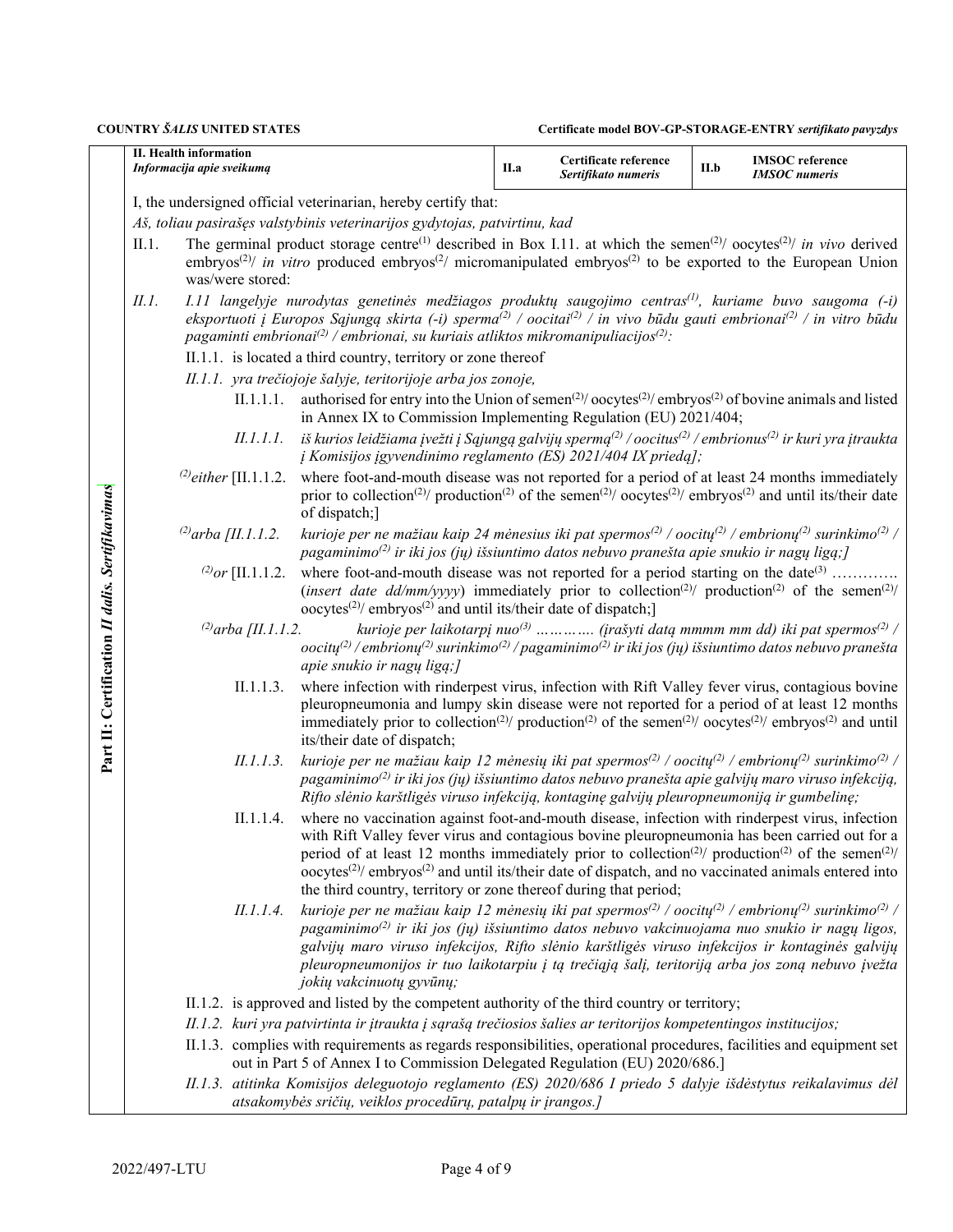| II.2.           | The semen <sup>(2)</sup> / oocytes <sup>(2)</sup> / embryos <sup>(2)</sup> described in Part I is/are intended for artificial reproduction and                                                                                                                                                                                                                                                                                                                                                                                                                                                                                                 |
|-----------------|------------------------------------------------------------------------------------------------------------------------------------------------------------------------------------------------------------------------------------------------------------------------------------------------------------------------------------------------------------------------------------------------------------------------------------------------------------------------------------------------------------------------------------------------------------------------------------------------------------------------------------------------|
| II.2.           | I dalyje aprašyta (-i) sperma <sup>(2)</sup> / oocitai <sup>(2)</sup> / embrionai <sup>(2)</sup> skirta (-i) dirbtiniam dauginimui ir                                                                                                                                                                                                                                                                                                                                                                                                                                                                                                          |
|                 | II.2.1. has/have been collected or produced, processed and stored in a semen collection centre <sup>(2)(4)</sup> / by an embryo<br>collection team <sup>(2)(4)</sup> / by an embryo production team <sup>(2)(4)</sup> , and/or processed and stored in a germinal product<br>processing establishment <sup>(2)(4)</sup> , and/or stored in a germinal product storage centre <sup>(2)(4)</sup> complying with<br>requirements set out in Part $1^{(2)}/$ Part $2^{(2)}/$ Part $3^{(2)}/$ Part $4^{(2)}/$ Part $5^{(2)}$ of Annex I to Delegated Regulation (EU)<br>2020/686, and                                                               |
|                 | II.2.1. buvo surinkta (-i) (pagaminti), paruošta (-i) ir saugota (-i) spermos surinkimo centre <sup>(2)(4)</sup> / embrionų<br>surinkimo grupės <sup>(2)(4)</sup> / embrionų gamybos grupės <sup>(2)(4)</sup> ir (arba) paruošta (-i) ir saugota (-i) genetinės<br>medžiagos produktų paruošimo ūkyje $^{(2)(4)}$ ir (arba) saugota (-i) genetinės medžiagos produktų saugojimo<br>centre <sup>(2)(4)</sup> , kuris (-i) atitinka Deleguotojo reglamento (ES) 2020/686 I priedo 1 dalyje <sup>(2)</sup> / 2 dalyje <sup>(2)</sup> / 3<br>dalyje <sup>(2)</sup> / 4 dalyje <sup>(2)</sup> / 5 dalyje <sup>(2)</sup> išdėstytus reikalavimus, ir |
| $^{(2)}$ either | [located in the exporting country;]                                                                                                                                                                                                                                                                                                                                                                                                                                                                                                                                                                                                            |
| $^{(2)}$ arba   | [yra eksportuojančioje šalyje;]                                                                                                                                                                                                                                                                                                                                                                                                                                                                                                                                                                                                                |
| $^{(2)}$ and/or | conditions at least as strict as for entry into the Union of semen <sup>(2)</sup> / oocytes <sup>(2)</sup> / in vivo derived embryos <sup>(2)</sup> / in<br><i>vitro</i> produced embryos <sup>(2)</sup> of bovine animals in accordance with Regulation (EU) 2016/429 and Commission<br>Delegated Regulation (EU) 2020/692;]                                                                                                                                                                                                                                                                                                                  |
|                 | griežtų nei taikomos įvežant į Sąjungą galvijų spermą <sup>(2)</sup> / oocitus <sup>(2)</sup> / in vivo būdu gautus embrionus <sup>(2)</sup> / in<br>vitro būdu pagamintus embrionus <sup>(2)</sup> pagal Reglamentą (ES) 2016/429 ir Komisijos deleguotąjį reglamentą<br>$(ES)$ 2020/692;]                                                                                                                                                                                                                                                                                                                                                    |
|                 | II.2.2. was/were moved to the germinal product storage centre described in Box I.11. under conditions at least as<br>strict as described in:                                                                                                                                                                                                                                                                                                                                                                                                                                                                                                   |
|                 | II.2.2. buvo atvežta (-i) į I.11 langelyje nurodytą genetinės medžiagos produktų saugojimo centrą, laikantis sąlygų,<br>kurios yra ne mažiau griežtos nei aprašytosios:                                                                                                                                                                                                                                                                                                                                                                                                                                                                        |
| $^{(2)}$ either | [Model BOV-SEM-A-ENTRY <sup>(4)</sup> ;]                                                                                                                                                                                                                                                                                                                                                                                                                                                                                                                                                                                                       |
| $^{(2)}$ arba   | [BOV-SEM-A-ENTRY pavyzdyje <sup>(4)</sup> ;]                                                                                                                                                                                                                                                                                                                                                                                                                                                                                                                                                                                                   |
|                 | <sup>(2)</sup> and/or [Model BOV-SEM-B-ENTRY <sup>(4)</sup> ;]                                                                                                                                                                                                                                                                                                                                                                                                                                                                                                                                                                                 |
|                 | <sup>(2)</sup> ir (arba) [BOV-SEM-B-ENTRY pavyzdyje <sup>(4)</sup> ;]                                                                                                                                                                                                                                                                                                                                                                                                                                                                                                                                                                          |
|                 | <sup>(2)</sup> and/or [Model BOV-SEM-C-ENTRY <sup>(4)</sup> ;]                                                                                                                                                                                                                                                                                                                                                                                                                                                                                                                                                                                 |
|                 | <sup>(2)</sup> ir (arba) [BOV-SEM-C-ENTRY pavyzdyje <sup>(4)</sup> ;]                                                                                                                                                                                                                                                                                                                                                                                                                                                                                                                                                                          |
|                 | <sup>(2)</sup> and/or [Model 1 in Section A of Part 1 of Annex II to Decision 2011/630/EU <sup>(4)</sup> ;]                                                                                                                                                                                                                                                                                                                                                                                                                                                                                                                                    |
|                 | <sup>(2)</sup> ir (arba) [Sprendimo 2011/630/ES II priedo 1 dalies A skirsnio 1 pavyzdyje <sup>(4)</sup> ;]                                                                                                                                                                                                                                                                                                                                                                                                                                                                                                                                    |
|                 | <sup>(2)</sup> and/or [Model 2 in Section B of Part 1 of Annex II to Decision 2011/630/EU <sup>(4)</sup> ;                                                                                                                                                                                                                                                                                                                                                                                                                                                                                                                                     |
|                 | <sup>(2)</sup> ir (arba) [Sprendimo 2011/630/ES II priedo 1 dalies B skirsnio 2 pavyzdyje <sup>(4)</sup> ;]                                                                                                                                                                                                                                                                                                                                                                                                                                                                                                                                    |
|                 | <sup>(2)</sup> and/or [Model 3 in Section C of Part 1 of Annex II to Decision 2011/630/EU <sup>(4)</sup> ;                                                                                                                                                                                                                                                                                                                                                                                                                                                                                                                                     |
|                 | <sup>(2)</sup> ir (arba) [Sprendimo 2011/630/ES II priedo 1 dalies C skirsnio 3 pavyzdyje <sup>(4)</sup> ;]                                                                                                                                                                                                                                                                                                                                                                                                                                                                                                                                    |
|                 | <sup>(2)</sup> and/or [Model BOV-OOCYTES-EMB-A-ENTRY <sup>(4)</sup> ;]                                                                                                                                                                                                                                                                                                                                                                                                                                                                                                                                                                         |
|                 | <sup>(2)</sup> ir (arba) [BOV-OOCYTES-EMB-A-ENTRY pavyzdyje <sup>(4)</sup> ;]                                                                                                                                                                                                                                                                                                                                                                                                                                                                                                                                                                  |
|                 | <sup>(2)</sup> and/or [Model BOV-in-vivo-EMB-B-ENTRY <sup>(4)</sup> ;]<br><sup>(2)</sup> ir (arba) [BOV-in-vivo-EMB-B-ENTRY pavyzdyje <sup>(4)</sup> ;]                                                                                                                                                                                                                                                                                                                                                                                                                                                                                        |
|                 | <sup>(2)</sup> and/or [Model BOV-in-vitro-EMB-C-ENTRY <sup>(4)</sup> ;]                                                                                                                                                                                                                                                                                                                                                                                                                                                                                                                                                                        |
|                 | <sup>(2)</sup> ir (arba) [BOV-in-vitro-EMB-C-ENTRY pavyzdyje <sup>(4)</sup> ;]                                                                                                                                                                                                                                                                                                                                                                                                                                                                                                                                                                 |
|                 | <sup>(2)</sup> and/or [Model BOV-in-vitro-EMB-D-ENTRY <sup>(4)</sup> ;]                                                                                                                                                                                                                                                                                                                                                                                                                                                                                                                                                                        |
|                 | <sup>(2)</sup> ir (arba) [BOV-in-vitro-EMB-D-ENTRY pavyzdyje <sup>(4)</sup> ;]                                                                                                                                                                                                                                                                                                                                                                                                                                                                                                                                                                 |
|                 | <sup>(2)</sup> and/or [Model BOV-GP-PROCESSING-ENTRY <sup>(4)</sup> ;]                                                                                                                                                                                                                                                                                                                                                                                                                                                                                                                                                                         |
|                 | <sup>(2)</sup> ir (arba) [BOV-GP-PROCESSING-ENTRY pavyzdyje <sup>(4)</sup> ;]                                                                                                                                                                                                                                                                                                                                                                                                                                                                                                                                                                  |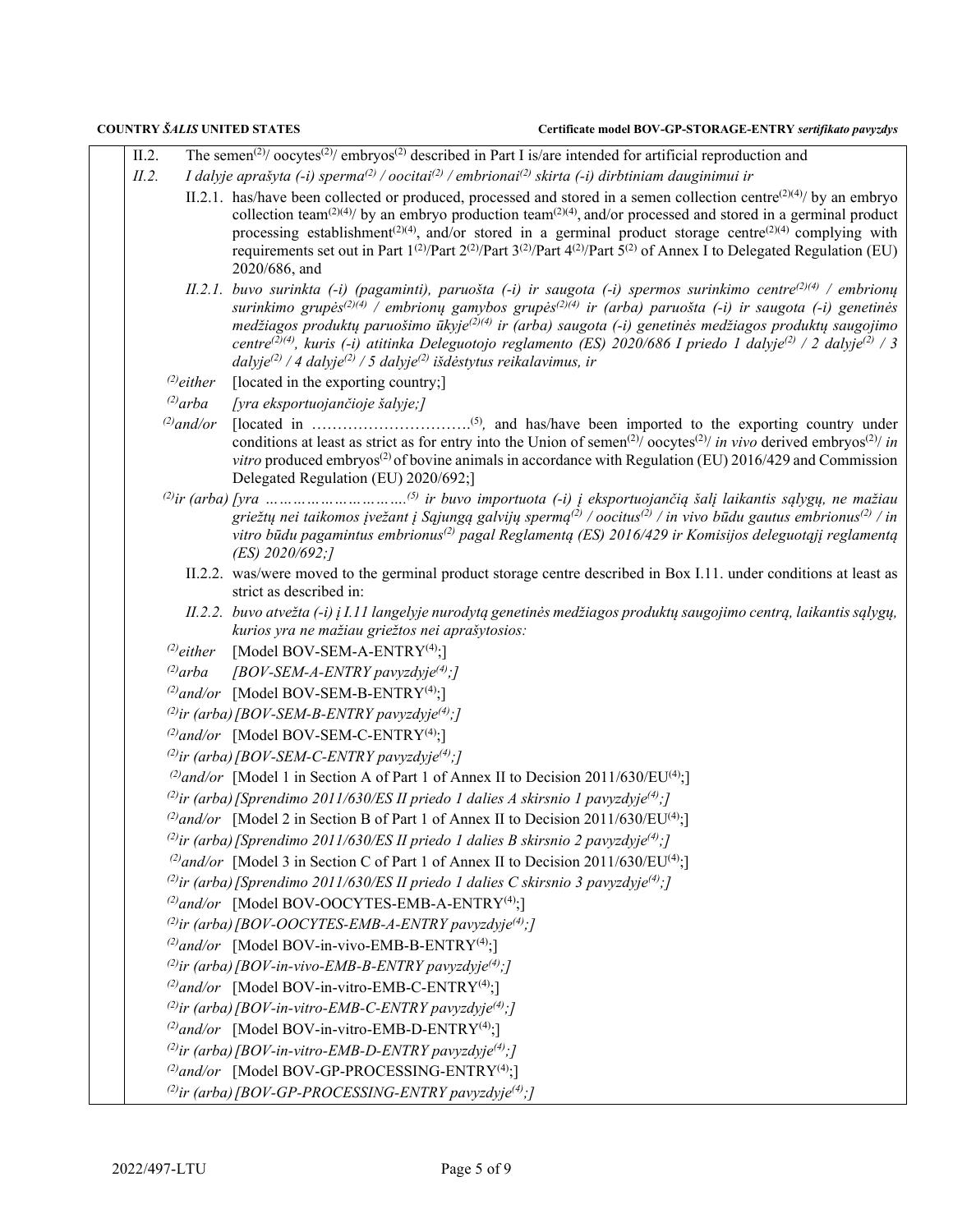*(2)and/or* [Model BOV-GP-STORAGE-ENTRY(4);]]

- <sup>(2)</sup>ir (arba)[BOV-GP-STORAGE-ENTRY pavyzdyje<sup>(4)</sup>;]]
	- II.2.3. has/have been collected, processed and stored in accordance with animal health requirements set out in Annex III to Delegated Regulation (EU) 2020/686;
	- *II.2.3. buvo surinkta (-i), paruošta (-i) ir saugota (-i) pagal Deleguotojo reglamento (ES) 2020/686 III priede išdėstytus gyvūnų sveikatos reikalavimus;*
	- II.2.4. is/are placed in straws or other packages on which the mark is applied in accordance with requirements provided for in Article 83(a) of Delegated Regulation (EU) 2020/692 and that mark is indicated in Box I.27;
	- *II.2.4. sudėta (-i) į šiaudelius arba kitas pakuotes, kurie paženklinti laikantis Deleguotojo reglamento (ES) 2020/692 83 straipsnio a punkte nustatytų reikalavimų, o tas ženklas nurodytas I.27 langelyje;*
	- II.2.5. is/are transported in a container which:
	- *II.2.5. vežama (-i) konteineryje, kuris:*
		- II.2.5.1. was sealed and numbered prior to the dispatch from the germinal product storage centre under responsibility of the centre veterinarian, or by an official veterinarian, and the seal bears the number as indicated in Box I.19;
		- *II.2.5.1. prieš išsiunčiant iš genetinės medžiagos produktų saugojimo centro buvo užplombuotas ir paženklintas numeriu, tas plombos numeris nurodytas I.19 langelyje, ir už tai yra atsakingas centro veterinarijos gydytojas arba valstybinis veterinarijos gydytojas;*
		- II.2.5.2. has been cleaned and either disinfected or sterilised before use, or is single-use container;
		- *II.2.5.2. prieš jį naudojant buvo išvalytas ir dezinfekuotas arba sterilizuotas, arba naudojamas vienkartinis konteineris;*
		- $(2)$ (7)<sup>[II.2.5.3.] has been filled in with the cryogenic agent which not have been previously used for other</sup> products.]
		- *(2)(7)[II.2.5.3. yra pripildytas kriogeninės medžiagos, kuri anksčiau nebuvo naudota kitiems produktams.]*
- *(2)(8)*[II.2.6. is/are placed in straws or other packages which are securely and hermetically sealed;

*(2)(8)[II.2.6. sudėta (-i) į šiaudelius arba kitas pakuotes, kurie yra tvirti ir hermetiški;*

- II.2.7. is/are transported in a container where they are separated from each other by physical compartments or by being placed in secondary protective bags.]
- *II.2.7. vežama (-i) konteineryje, sudėta (-i) į fiziškai atskirtus skyrius arba į dvigubus apsauginius maišelius.]*

### **Notes**

### *Pastabos*

This animal health certificate is intended for the entry into the Union of semen, oocytes and embryos of bovine animals, including when the Union is not the final destination of the semen, oocytes and embryos.

*Šis galvijų spermos, oocitų ir embrionų įvežimo į Sąjungą veterinarijos sertifikatas skirtas naudoti ir tada, kai Sąjunga nėra galutinė spermos, oocitų ir embrionų paskirties vieta.*

In accordance with the Agreement on the withdrawal of the United Kingdom of Great Britain and Northern Ireland from the European Union and the European Atomic Energy Community, and in particular Article 5(4) of the Protocol on Ireland / Northern Ireland in conjunction with Annex 2 to that Protocol, references to European Union in this certificate include the United Kingdom in respect of Northern Ireland.

*Pagal Susitarimą dėl Jungtinės Didžiosios Britanijos ir Šiaurės Airijos Karalystės išstojimo iš Europos Sąjungos ir Europos atominės energijos bendrijos, visų pirma pagal Protokolo dėl Airijos ir Šiaurės Airijos 5 straipsnio 4 dalį kartu su to Protokolo 2 priedu, šiame sertifikate nuorodos į Sąjungą suprantamos ir kaip nuorodos į Jungtinę Karalystę, kiek tai susiję su Šiaurės Airija.*

This animal health certificate shall be completed according to the notes for the completion of certificates provided for in Chapter 4 of Annex I to Commission Implementing Regulation (EU) 2020/2235.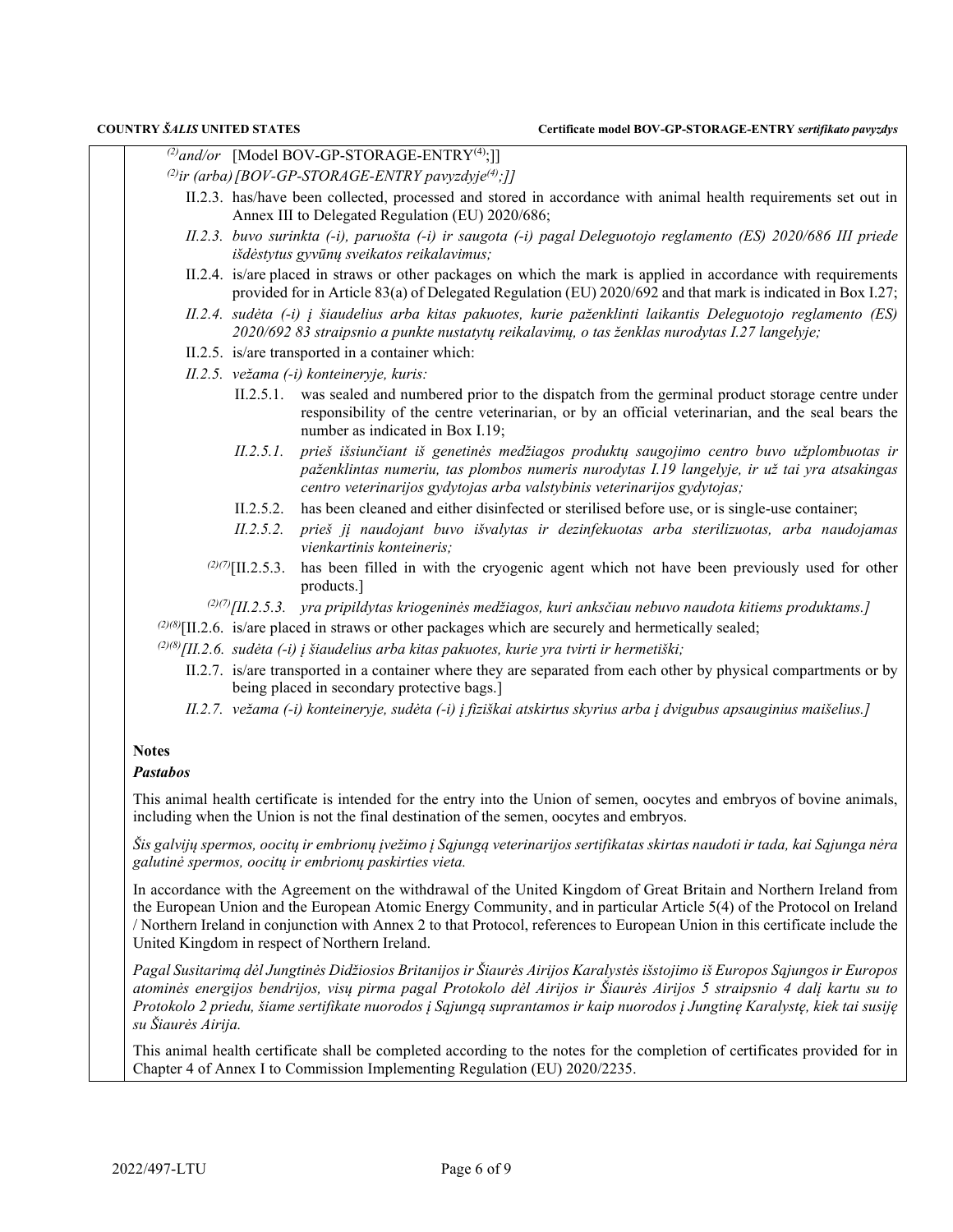|                                       | Šis veterinarijos sertifikatas pildomas vadovaujantis Komisijos įgyvendinimo reglamento (ES) 2020/2235 I priedo 4 skyriuje                                                                                                                                                                                                                                                                                                                                                                                                                                                                                                                                                                                                                                                                                                                                                                                                                                                                                                                                                                                                                                                                                                                                                                                                                                                                                                                                                                                                                                                                    |
|---------------------------------------|-----------------------------------------------------------------------------------------------------------------------------------------------------------------------------------------------------------------------------------------------------------------------------------------------------------------------------------------------------------------------------------------------------------------------------------------------------------------------------------------------------------------------------------------------------------------------------------------------------------------------------------------------------------------------------------------------------------------------------------------------------------------------------------------------------------------------------------------------------------------------------------------------------------------------------------------------------------------------------------------------------------------------------------------------------------------------------------------------------------------------------------------------------------------------------------------------------------------------------------------------------------------------------------------------------------------------------------------------------------------------------------------------------------------------------------------------------------------------------------------------------------------------------------------------------------------------------------------------|
| Part I:                               | pateiktomis sertifikatų pildymo pastabomis.                                                                                                                                                                                                                                                                                                                                                                                                                                                                                                                                                                                                                                                                                                                                                                                                                                                                                                                                                                                                                                                                                                                                                                                                                                                                                                                                                                                                                                                                                                                                                   |
|                                       |                                                                                                                                                                                                                                                                                                                                                                                                                                                                                                                                                                                                                                                                                                                                                                                                                                                                                                                                                                                                                                                                                                                                                                                                                                                                                                                                                                                                                                                                                                                                                                                               |
| I dalis.<br>Box reference I.11:       | "Place of dispatch": Indicate the unique approval number and the name and address of the germinal<br>product storage centre of dispatch of the consignment of semen, oocytes and/or embryos. Only<br>germinal product storage centre listed in accordance with Article 233(3) of Regulation (EU)<br>2016/429 on the Commission website:<br>http://ec.europa.eu/food/animal/semen ova/bovine/ova embryos en.htm.                                                                                                                                                                                                                                                                                                                                                                                                                                                                                                                                                                                                                                                                                                                                                                                                                                                                                                                                                                                                                                                                                                                                                                               |
| I.11 langelis.                        | Išsiuntimo vieta: nurodyti spermos, oocitų ir (arba) embrionų siuntą išsiuntusio genetinės<br>medžiagos produktų saugojimo centro unikalų patvirtinimo numerį ir pavadinimą bei adresą.<br>Tik pagal Reglamento (ES) 2016/429 233 straipsnio 3 dalį į sąrašą įtraukti genetinės medžiagos<br>produktų saugojimo centrai; žr. Komisijos svetainę:<br>http://ec.europa.eu/food/animal/semen_ova/bovine/ova_embryos_en.htm                                                                                                                                                                                                                                                                                                                                                                                                                                                                                                                                                                                                                                                                                                                                                                                                                                                                                                                                                                                                                                                                                                                                                                       |
| Box reference I.12:                   | "Place of destination": Indicate the address and unique registration or approval number of the<br>establishment of destination of the consignment of semen, oocytes and/or embryos.                                                                                                                                                                                                                                                                                                                                                                                                                                                                                                                                                                                                                                                                                                                                                                                                                                                                                                                                                                                                                                                                                                                                                                                                                                                                                                                                                                                                           |
| I.12 langelis.                        | Paskirties vieta: nurodyti spermos, oocitų ir (arba) embrionų siuntos paskirties ūkio adresą ir<br>unikalų registracijos arba patvirtinimo numerį.                                                                                                                                                                                                                                                                                                                                                                                                                                                                                                                                                                                                                                                                                                                                                                                                                                                                                                                                                                                                                                                                                                                                                                                                                                                                                                                                                                                                                                            |
| Box reference I.17:<br>I.17 langelis. | "Accompanying documents": Number(s) of related original certificate(s) shall correspond to the<br>serial number of the individual official document(s) or health certificate(s) that accompanied<br>the semen, oocytes and/or embryos described in Part I from the semen collection centre where<br>the semen was collected, and/or the embryo collection and/or production team by which the<br>oocytes and/or embryos were collected or produced, and/or the germinal product processing<br>establishment where the semen, oocytes or embryos were processed and stored, and/or the<br>germinal product storage centre where the semen, oocytes or embryos were stored to the<br>germinal product storage centre described in Box I.11. The original(s) of those document(s) or<br>those certificate(s) or the officially endorsed copies thereof must be attached to this certificate.<br>Lydimieji dokumentai: susijusio (-ių) sertifikato (-ų) originalo (-ų) numeris (-iai) atitinka<br>atskiro $(-y)$ oficialaus $(-y)$ dokumento $(-y)$ arba veterinarijos sertifikato $(-y)$ , kuris $(-ie)$ vežamas<br>(-i) su I dalyje aprašyta (-ais) sperma, oocitais ir (arba) embrionais iš spermos surinkimo<br>centro, kuriame sperma buvo surinkta, ir (arba) oocitus ir (arba) embrionus surinkusios arba<br>pagaminusios embrionų surinkimo ir (arba) gamybos grupės, ir (arba) genetinės medžiagos<br>produktų paruošimo ūkio, kuriame sperma, oocitai arba embrionai buvo paruošti ir saugoti, ir<br>(arba) genetinės medžiagos produktų saugojimo centro, kuriame sperma, oocitai arba |
| Box reference I.19:<br>I.19 langelis. | embrionai buvo saugoti, į I.11 langelyje nurodytą genetinės medžiagos produktų saugojimo<br>centrą, eilės numerį. Prie šio sertifikato turi būti pridėti tų dokumentų arba sertifikatų originalai<br>arba oficialiai patvirtintos jų kopijos.<br>Seal number shall be indicated.<br>Nurodomas plombos numeris.                                                                                                                                                                                                                                                                                                                                                                                                                                                                                                                                                                                                                                                                                                                                                                                                                                                                                                                                                                                                                                                                                                                                                                                                                                                                                |
| Box reference I.24:<br>I.24 langelis. | Total number of packages shall correspond to the number of containers.<br>Bendras pakuočių skaičius atitinka konteinerių skaičių.                                                                                                                                                                                                                                                                                                                                                                                                                                                                                                                                                                                                                                                                                                                                                                                                                                                                                                                                                                                                                                                                                                                                                                                                                                                                                                                                                                                                                                                             |
| Box reference I.27:                   | "Type": Specify if semen, in vivo derived embryos, in vivo derived oocytes, in vitro produced<br>embryos or micromanipulated embryos.                                                                                                                                                                                                                                                                                                                                                                                                                                                                                                                                                                                                                                                                                                                                                                                                                                                                                                                                                                                                                                                                                                                                                                                                                                                                                                                                                                                                                                                         |
| I.27 langelis.                        | Tipas: nurodyti, ar tai sperma, in vivo būdu gauti embrionai, in vivo būdu gauti oocitai, in vitro<br>būdu pagaminti embrionai, ar embrionai, su kuriais atliktos mikromanipuliacijos.<br>"Species": Select amongst "Bos taurus", "Bison bison" or "Bubalus bubalis" as appropriate.<br>Rūšis: pasirinkti reikiamą – "Naminiai jaučiai (lot. Bos taurus)", "Amerikiniai bizonai (lot.<br>Bison bison)" arba "Azijiniai buivolai (lot. Bubalus bubalis)".                                                                                                                                                                                                                                                                                                                                                                                                                                                                                                                                                                                                                                                                                                                                                                                                                                                                                                                                                                                                                                                                                                                                      |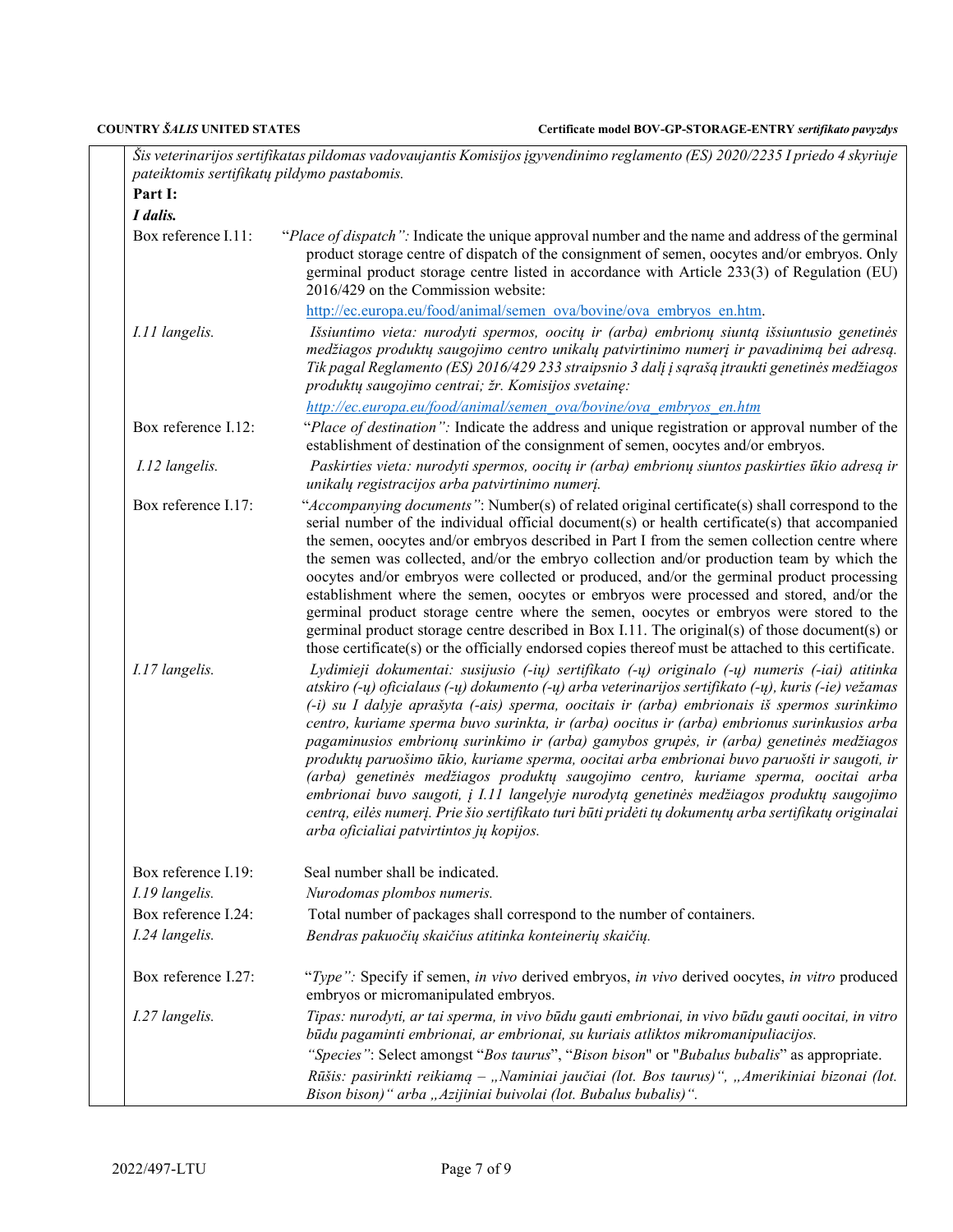|--|

*Identifikacinis numeris: nurodyti kiekvieno gyvūno donoro identifikacinį numerį.*

*"Identification mark"*: Indicate mark on the straw or other packages where semen, oocytes and/or embryos of the consignment are placed.

*Atpažinties ženklas: nurodyti ženklą, kuriuo pažymėtas šiaudelis arba kitos pakuotės, į kuriuos sudėti siuntoje esantys sperma, oocitai ir (arba) embrionai.* 

*"Date of collection/production":* Indicate the date on which semen, oocytes and/or embryos of the consignment was/were collected or produced.

*Surinkimo / pagaminimo data: nurodyti siuntoje esančių spermos, oocitų ir (arba) embrionų surinkimo arba pagaminimo datą.* 

*"Approval or registration number of plant/establishment/centre":* Indicate the unique approval number of the semen collection centre where the semen was collected, and/or of the embryo collection and/or production team by which the oocytes or embryos were collected or produced. *Įmonės / ūkio / centro patvirtinimo arba registracijos numeris: nurodyti spermos surinkimo centro, kuriame sperma buvo surinkta, ir (arba) oocitus arba embrionus surinkusios arba pagaminusios embrionų surinkimo ir (arba) gamybos grupės unikalų patvirtinimo numerį.*

*"Quantity"*: Indicate number of straws or other packages with the same mark.

 *Kiekis: nurodyti tuo pačiu ženklu pažymėtų šiaudelių arba kitų pakuočių skaičių.*

## **Part II:**

### *II dalis.*

(1) Only germinal product storage centres listed in accordance with Article 233(3) of Regulation (EU) 2016/429 on the Commission website:

[http://ec.europa.eu/food/animal/semen\\_ova/bovine/ova\\_embryos\\_en.htm.](http://ec.europa.eu/food/animal/semen_ova/bovine/ova_embryos_en.htm) 

*(1) Tik pagal Reglamento (ES) 2016/429 233 straipsnio 3 dalį į sąrašą įtraukti genetinės medžiagos produktų saugojimo centrai; žr. Komisijos svetainę:*

*[http://ec.europa.eu/food/animal/semen\\_ova/bovine/ova\\_embryos\\_en.htm.](http://ec.europa.eu/food/animal/semen_ova/bovine/ova_embryos_en.htm)* 

- (2) Delete if not applicable.
- *(2) Išbraukti, jei netaikoma.*
- (3) Only for a third country, territory or zone thereof with opening date in accordance with column 9 of the table in part 1 of Annex II to Implementing Regulation (EU) 2021/404.
- *(3) Tik tai trečiajai šaliai, teritorijai arba jos zonai, kurios leidimo galiojimo pradžios data nurodyta Įgyvendinimo reglamento (ES) 2021/404 II priedo 1 dalies lentelės 9 skiltyje.*
- (4) Only approved germinal product establishments listed in accordance with Article 233(3) of Regulation (EU) 2016/429 on the Commission website[: http://ec.europa.eu/food/animal/semen\\_ova/bovine/index\\_en.htm.](http://ec.europa.eu/food/animal/semen_ova/bovine/index_en.htm)
- *(4) Tik pagal Reglamento (ES) 2016/429 233 straipsnio 3 dalį į sąrašą įtraukti patvirtinti genetinės medžiagos produktų ūkiai; žr. Komisijos svetainę: [http://ec.europa.eu/food/animal/semen\\_ova/bovine/index\\_en.htm.](http://ec.europa.eu/food/animal/semen_ova/bovine/index_en.htm)*
- $^{(5)}$  Only a third country, territory or zone thereof listed in Annex IX to Implementing Regulation (EU) 2021/404 and the EU Member States.
- *(5) Tik trečioji šalis, teritorija arba jos zona, įtraukta į Įgyvendinimo reglamento (ES) 2021/404 IX priedo sąrašą, ir ES valstybės narės.*
- (6) The original(s) of the document(s) or the health certificate(s) or the officially endorsed copies of thereof that accompanied the semen, oocytes or embryos described in Part I from the semen collection centre where the semen was collected, and/or the embryo collection or production team by which the oocytes and/or embryos were collected or produced, and/or the germinal product processing establishment where the semen, oocytes or embryos were processed and stored, and/or the germinal product storage centre where the semen, oocytes or embryos were stored to the germinal product storage centre of the semen, oocytes and/or embryos dispatch described in Box I.11 must be attached to this certificate.
- *(6) Prie šio sertifikato turi būti pridėti dokumento (-ų) arba veterinarijos sertifikato (-ų), kuris (-ie) buvo vežamas (-i) su I dalyje aprašytais sperma, oocitais ir (arba) embrionais iš spermos surinkimo centro, kuriame sperma buvo surinkta, ir (arba) oocitus arba embrionus surinkusios arba pagaminusios embrionų surinkimo ir (arba) gamybos grupės, ir*